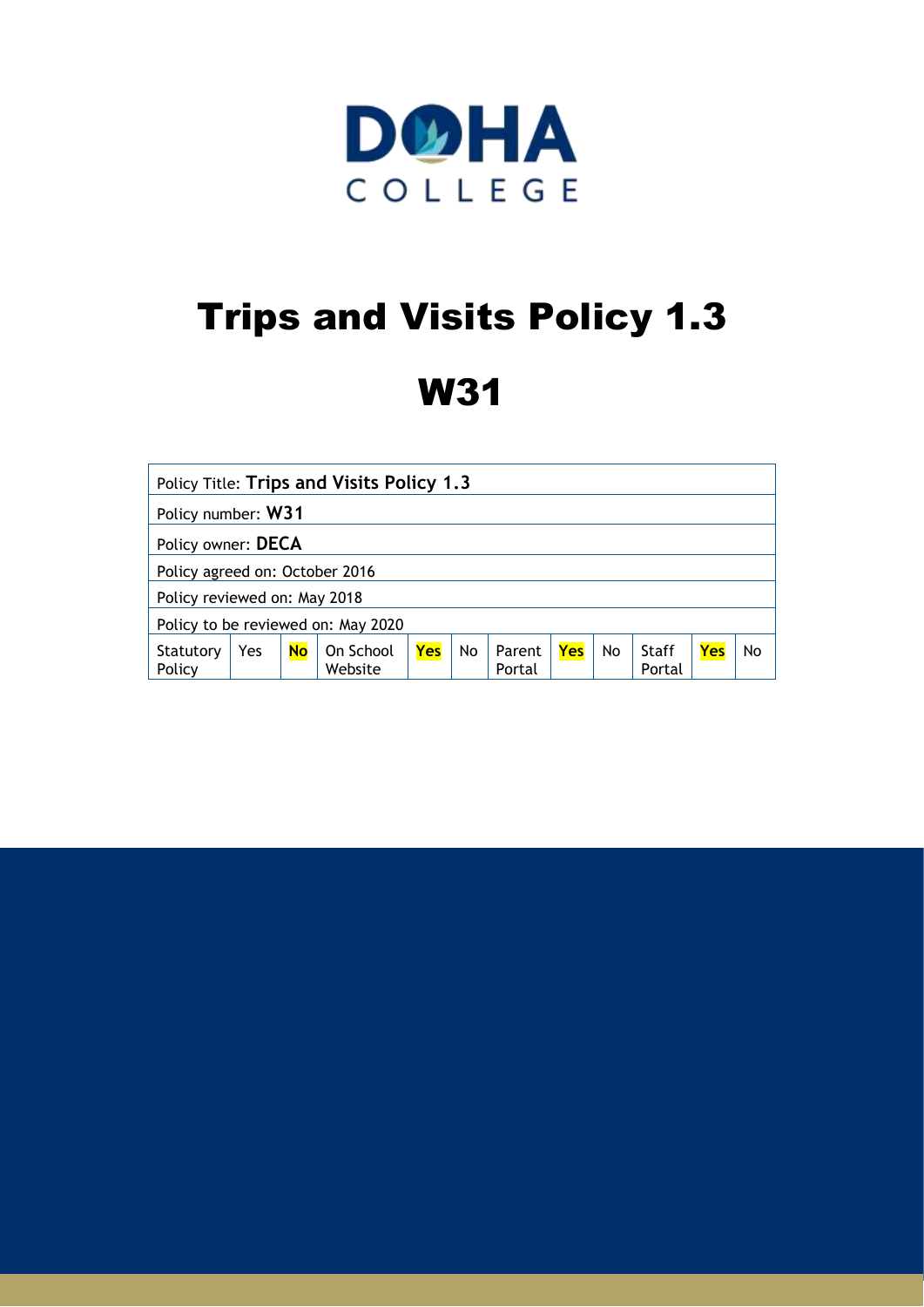

## CONTENTS

Trips & Visits Policy 1.3

Reference Number: W31

Effective Date: May 2018

Page 2 of 9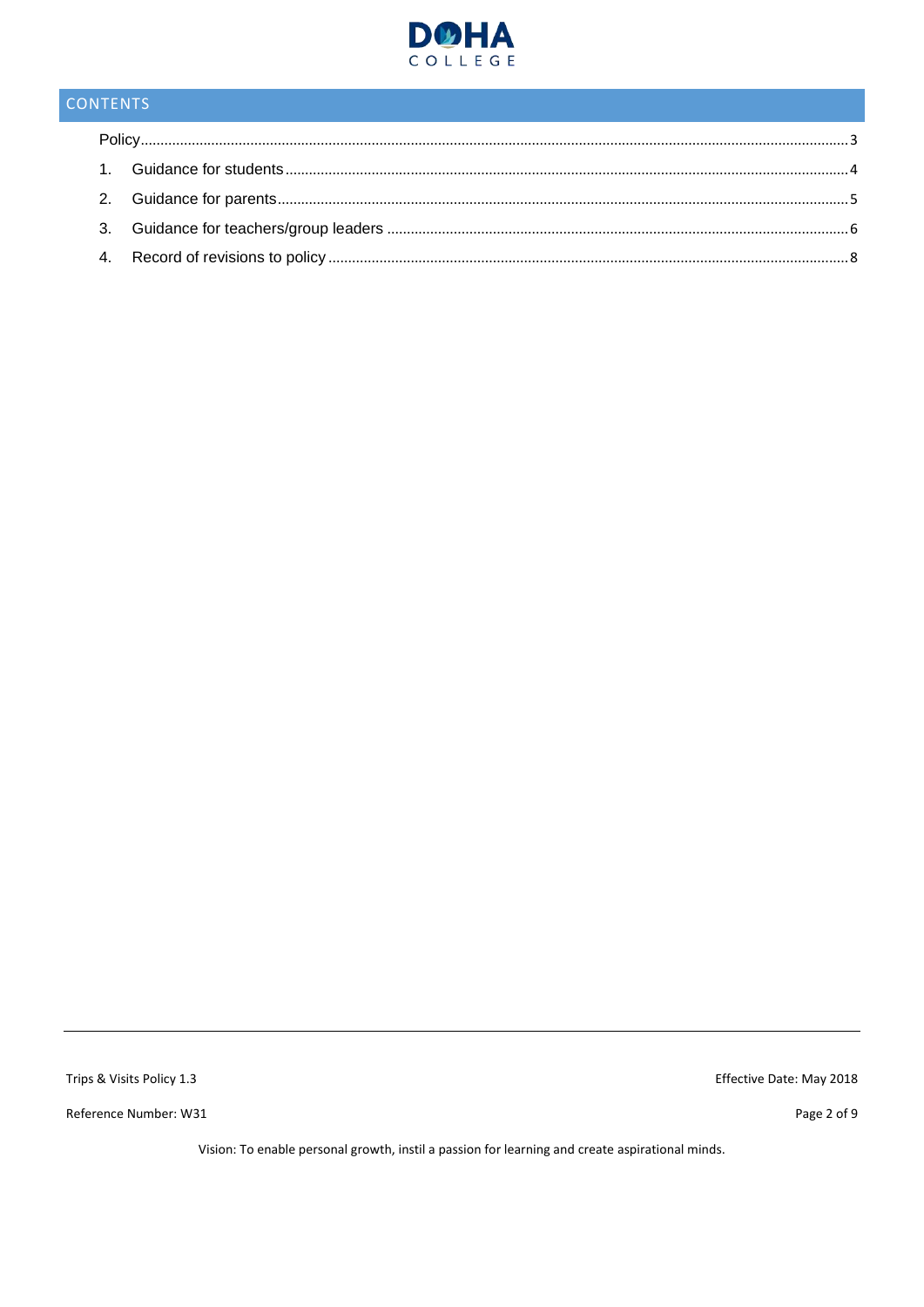

#### TRIPS AND VISITS POLICY 1.3

#### <span id="page-2-0"></span>POLICY

Doha College is proud of its reputation as a centre for academic excellence and will strive to maintain its position in this respect. We also set out to create a more holistic educational experience for our students and this includes an opportunity to attend trips and visits away from the college site. If these two aims are properly managed, they will be complimentary. It is also important that students and teachers do not allow trips and visits to detract from their teaching and learning commitments. The guidelines below are intended to support the planning and implementation of full day trips and overnight/residential trips.

What follows are a few broad statements for students, teachers, and parents. Trip organisers and the students themselves have a responsibility to adhere to these guidelines and it is hoped that this will remove some of the ambiguity from the process of planning and running trips and visits. As a starting point for the content of this policy we expect students to maintain an attendance of 95% or better through the school year. This equates to 9 full days of absence out of 180 teaching days.

In planning a trip, the trip leader should make the names of the staff and student participants available to their line manager at the earliest possible opportunity. The final decision about attendance or otherwise rests with the Leadership Group who will liaise with Heads of Year and Subject Leaders over students' inclusion where there is a need to do so.

Doha College is committed to safeguarding and promoting the welfare of children and young people and expects all staff and volunteers to share this commitment. Our commitment is underpinned by robust processes and procedures that seek to maximise opportunity, minimise risk and continuously promote a culture of safeguarding amongst our workforce and school community.

Reference Number: W31 Page 3 of 9

Trips & Visits Policy 1.3 Effective Date: May 2018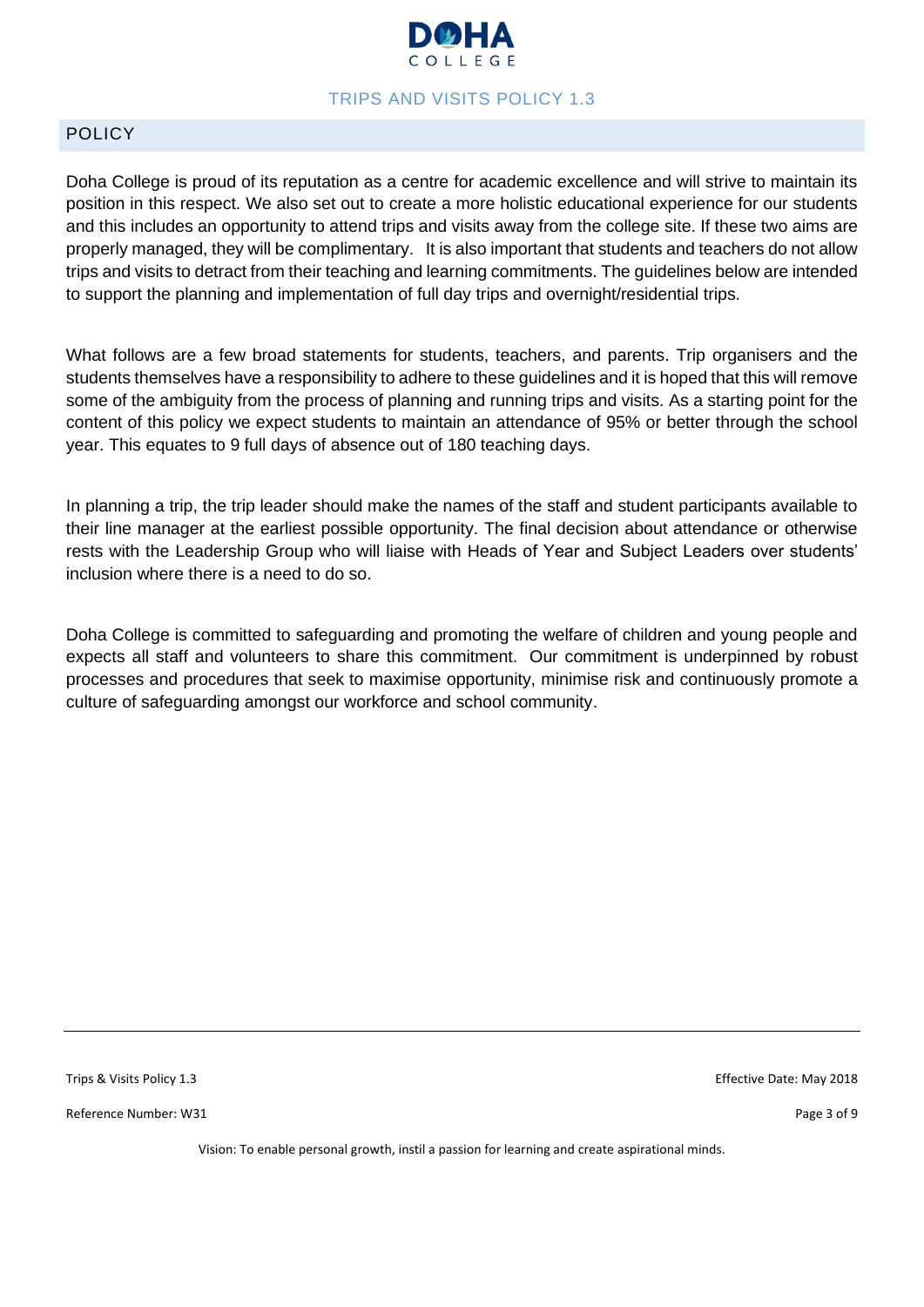

#### <span id="page-3-0"></span>1. GUIDANCE FOR STUDENTS

- 1.1 Exam year students, (Years 11, 12 and 13), should not miss more than 9 full days taking part in trips and visits in any single academic year. This could be a single trip or the sum of several. They should not miss more than 5 days in any single term. Attendance of trips and visits in the second term will be closely scrutinised and there should be no attendance of trips and visits in the third term.
- 1.2 No student in Years 11, 12 and 13 should go on 2 trips in any one month due to workload.
- 1.3 Whilst upper school students should be encouraged to take part in larger musical and dramatic performances, sporting events and other activities such as MUN and the Duke of Edinburgh Award scheme, they will be expected to balance trips and visits against this commitment. For example, it is unlikely that a student will be allowed to take part in an extended residential visit in the same term as the Dubai Exchange or college musical production.
- 1.4 Some subjects offer field trips to support academic studies. Students should consider these opportunities when they arise.
- 1.5 Any student whose attendance falls below 90% may not be allowed to attend residential trips and visits until an improvement in attendance is demonstrated. This may also be applied to day trips and visits.
- 1.6 Lower school students, (Years 7, 8 and 9), and Year 10 students will be given a little more latitude, but the same broad expectations detailed above will be applied in the first instance.
- 1.7 If a student wanting to attend a trip falls outside these guidelines, they can be referred to their Head of Year / Head of Key Stage in discussion with the Vice Principal Student Services for consideration. It is not our intention to limit the wider experience of students or teachers, but a measure of restraint may be required in some cases. The guidelines should provide a clear starting point for trip organisers, teachers, students, and their parents but they will also shape and inform any discussions that are bound to arise.

Reference Number: W31 Page 4 of 9

Trips & Visits Policy 1.3 Effective Date: May 2018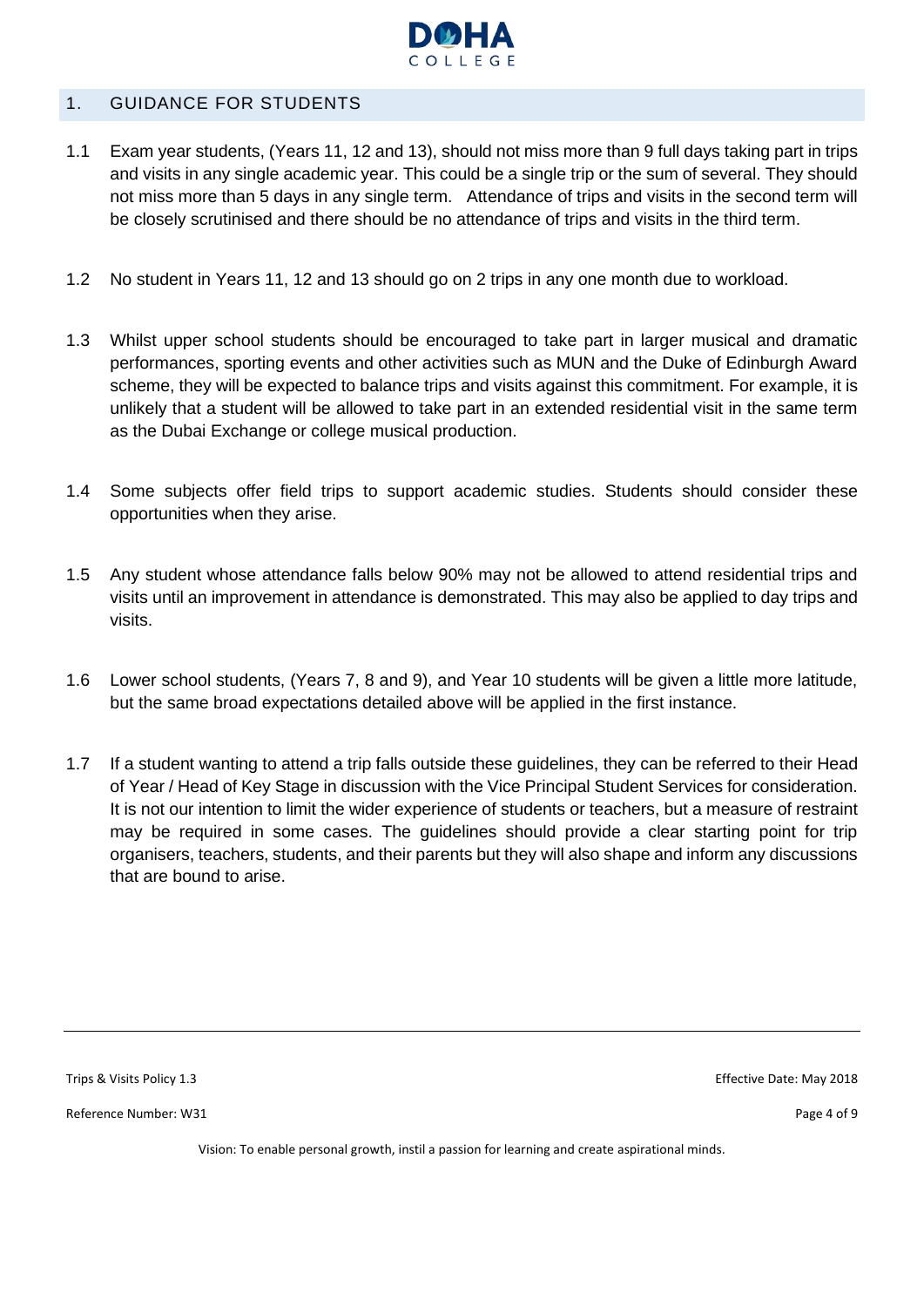

#### <span id="page-4-0"></span>2. GUIDANCE FOR PARENTS

- 2.1 A full list of overseas trips will be sent to you prior to the start of the academic year. This is intended to give you an overview of what is on offer and enable you to make an informed decision on whether your child should go on the visit.
- 2.2 Good attendance from your child is important please support the guideline for attendance percentage and amount of days missed.
- 2.3 No student in Years 11, 12 and 13 should go on 2 trips in any one month due to workload.
- 2.4 You will need to provide the trip leader with:
	- a) Emergency contact numbers.
	- b) Signed consent form.
	- c) Information about your child's emotional, psychological, and physical health which might be relevant to the visit.
- 2.5 You will be required to obtain a visa for your child to travel for all overseas trips. This is the responsibility of the parent to investigate visa requirements and obtain the visa in plenty of time for your child to travel.
- 2.6 Trips that cost QR6000 and below will require 2 instalments (including the deposit) and trips that cost over QR6000 may require 3 instalments (including the deposit).
- 2.7 Parents should be aware of the following wording that is included in the Parental Consent form: "I understand that if my son/daughter is 18 years of age or over at the time of the trip then they can be expected to be treated as an independent adult in some situations both here in the State of Qatar and in the destination country. If your son/daughter is treated as an independent adult, staff will not be in a position to act *in loco parentis*."

Reference Number: W31 Page 5 of 9

Trips & Visits Policy 1.3 Effective Date: May 2018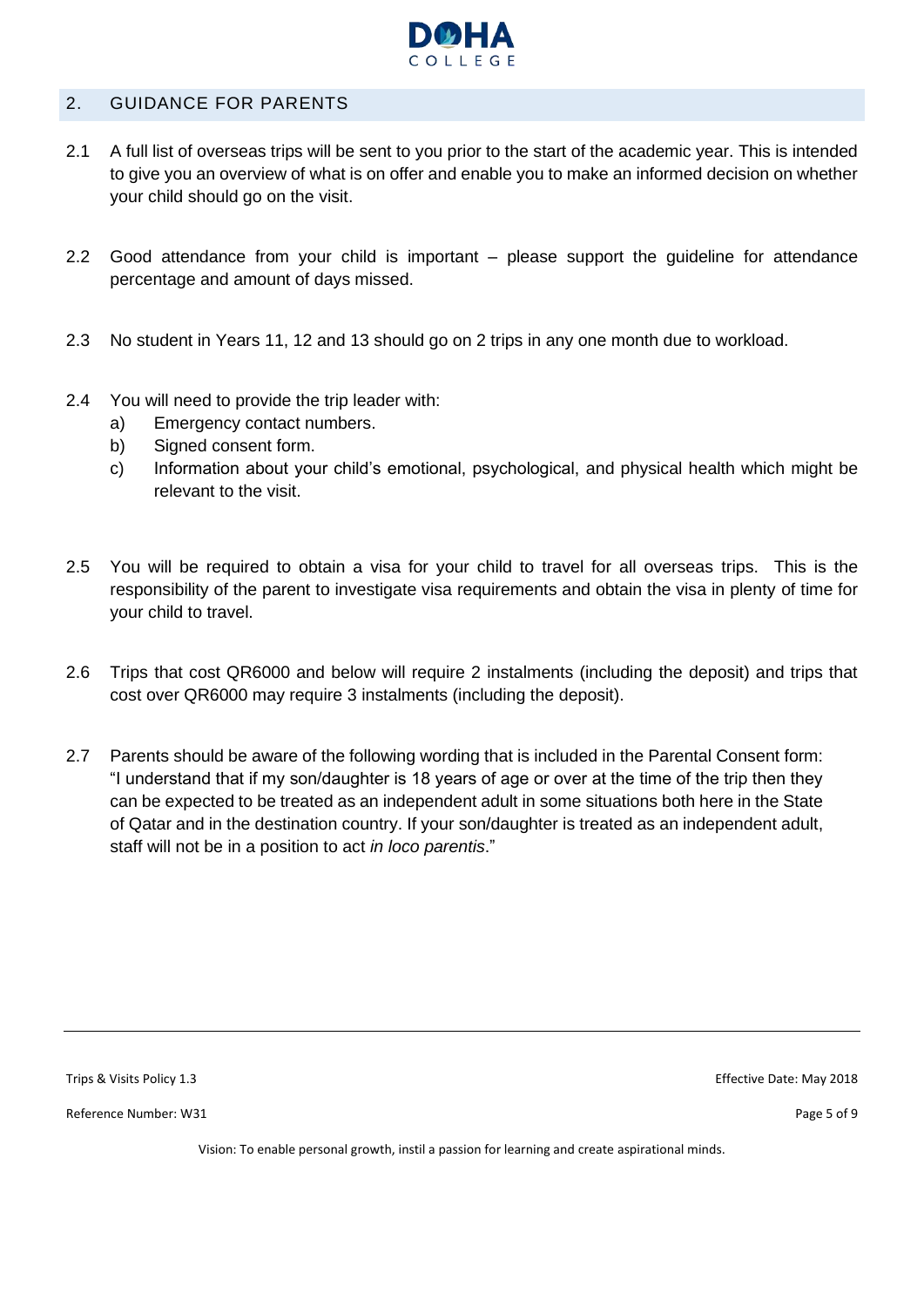

#### <span id="page-5-0"></span>3. GUIDANCE FOR TEACHERS/GROUP LEADERS



Trips & Visits Policy 1.3 Effective Date: May 2018

Reference Number: W31 Page 6 of 9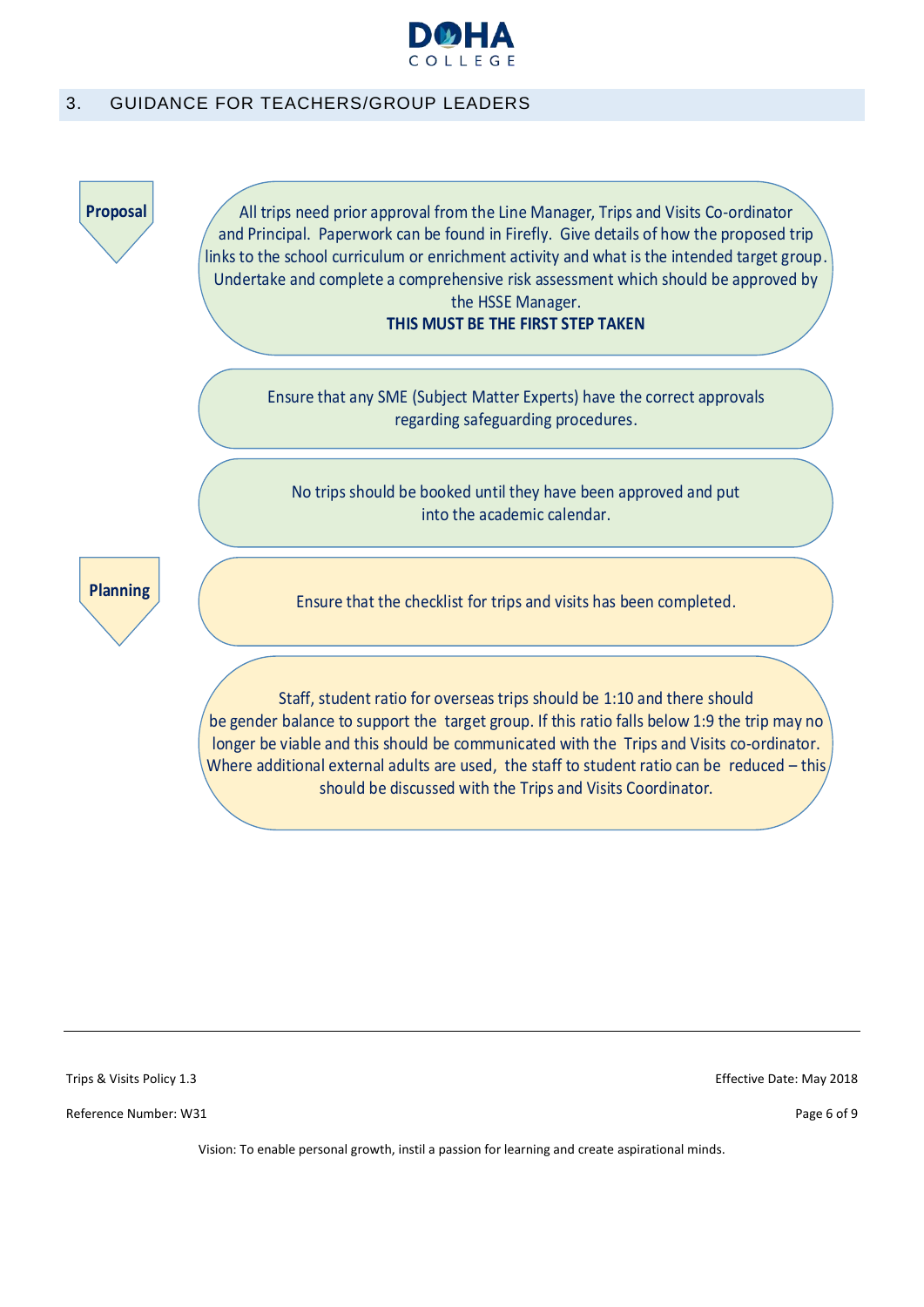



Trips & Visits Policy 1.3 Effective Date: May 2018

Reference Number: W31 Page 7 of 9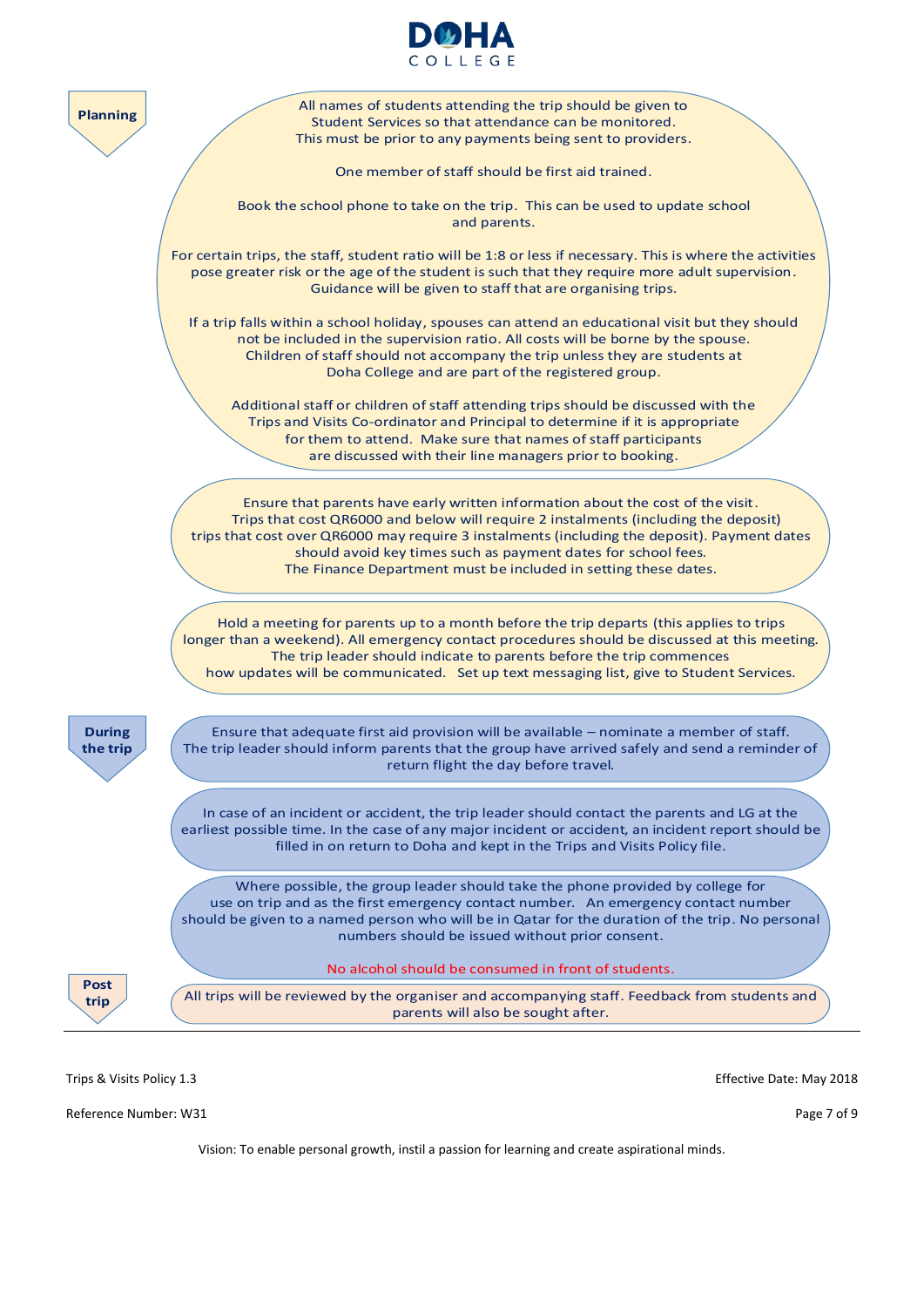

#### <span id="page-7-0"></span>4. RECORD OF REVISIONS TO POLICY

| <b>Revision Date</b> | <b>Description</b>                                                                                     | <b>Sections Affected</b> |
|----------------------|--------------------------------------------------------------------------------------------------------|--------------------------|
| <b>March 2014</b>    | Clarity of communication   Section 4<br>methods between<br>trip                                        |                          |
|                      | leader and parent.                                                                                     |                          |
| <b>March 2014</b>    | Inclusion of Finance Section 4<br>Department in payment<br>dates.                                      |                          |
| October 2015         | of <sub>l</sub><br>Changed location<br>checklist to Firefly                                            | Section 3, flowchart     |
| October 2016         | IA altered to DofE                                                                                     | 1.3                      |
| October 2016         | $VP - Student$ Services   1.7<br>included in school staff<br>considering student<br>attendance on trip |                          |
| May 2018             | Addition of comment 2.7<br>about students 18 years<br>or older                                         |                          |
|                      |                                                                                                        |                          |

Trips & Visits Policy 1.3 Effective Date: May 2018

Reference Number: W31 Page 8 of 9